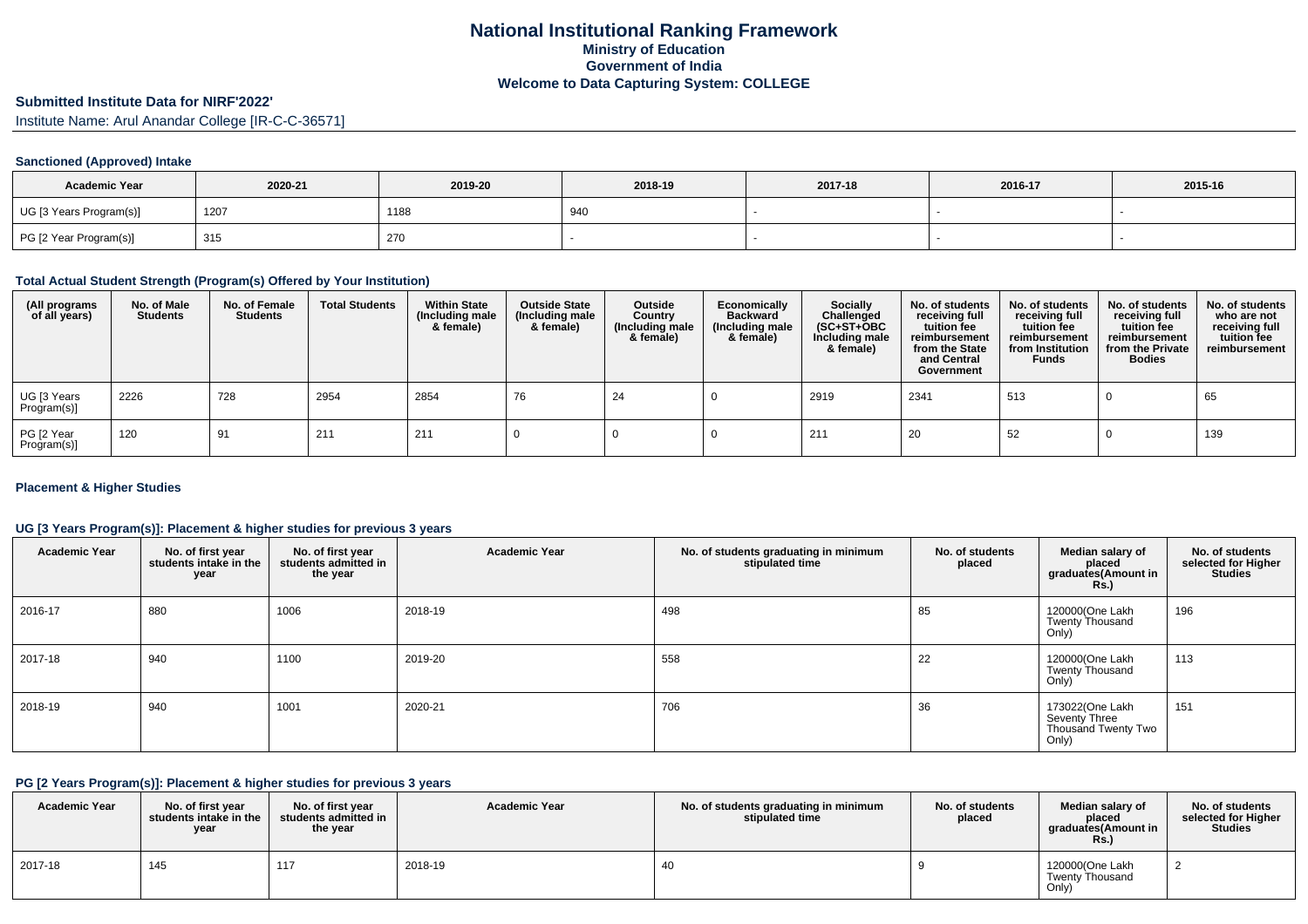| 2018-19 | 145 | 108                 | 2019-20 | ິ<br>ັບເ          | 10<br>1 V | 120000(One Lakh<br><b>Twenty Thousand</b><br>Only) | 17 |
|---------|-----|---------------------|---------|-------------------|-----------|----------------------------------------------------|----|
| 2019-20 | 270 | 111<br>$\mathbf{L}$ | 2020-21 | $\sim$<br>u<br>୰୰ |           | 144000(One Lakh<br>Forty Four Thousand<br>Only     |    |

### **Financial Resources: Utilised Amount for the Capital expenditure for previous 3 years**

| Academic Year                                                                                   | 2020-21                                                                                              | 2019-20                                                                  | 2018-19                                                                       |
|-------------------------------------------------------------------------------------------------|------------------------------------------------------------------------------------------------------|--------------------------------------------------------------------------|-------------------------------------------------------------------------------|
|                                                                                                 | <b>Utilised Amount</b>                                                                               | <b>Utilised Amount</b>                                                   | <b>Utilised Amount</b>                                                        |
|                                                                                                 | Annual Capital Expenditure on Academic Activities and Resources (excluding expenditure on buildings) |                                                                          |                                                                               |
| Library                                                                                         | 167196 (One Lakh Sixty Seven Thousand One hundred and<br>Ninety Six                                  | 547944 (Five Lakshs Forty Seven Thousand Nine Hundred and<br>Forty Four) | 466292 (Four Lakshs Sixty Six Thousand Two Hundred and<br>Ninety Two)         |
| New Equipment for Laboratories                                                                  | 5414644 (Fifty Four Lakhs Fourteen Thousand Six Hundred<br>and Forty Four)                           | 2834001 (Twenty Eight Lakhs Thirty Four Thousand and One)                | 147709 (One Lakh Forty Seven Thousand Seven Hundred and<br>Nine <sup>'</sup>  |
| Other expenditure on creation of Capital Assets (excluding<br>expenditure on Land and Building) | 3002868 (Thirty Lakhs Two Thousand Eight Hundred and Sixty<br>Eight)                                 | 2602560 (Twenty Six Lakhs Two Thousand Five Hundred and<br>Sixty)        | 3794820 (Thirty Seven Lakhs Ninety Four Thousand Eight<br>Hundred and Twenty) |

### **Financial Resources: Utilised Amount for the Operational expenditure for previous 3 years**

| Academic Year                                                                                                                                                                                  | 2020-21                                                                             | 2019-20                                                                                      | 2018-19                                                                                      |  |
|------------------------------------------------------------------------------------------------------------------------------------------------------------------------------------------------|-------------------------------------------------------------------------------------|----------------------------------------------------------------------------------------------|----------------------------------------------------------------------------------------------|--|
|                                                                                                                                                                                                | <b>Utilised Amount</b>                                                              | <b>Utilised Amount</b>                                                                       | <b>Utilised Amount</b>                                                                       |  |
|                                                                                                                                                                                                |                                                                                     | <b>Annual Operational Expenditure</b>                                                        |                                                                                              |  |
| Salaries (Teaching and Non Teaching staff)                                                                                                                                                     | 114105411 (Eleven Crores Forty One Lakhs Five Thousand<br>Four Hundred and Eleven ) | 116121119 (Eleven Crores Sixty One Lakhs Twenty One<br>Thousand One Hundred and Nineteen)    | 107394141 (Ten Crores Seventy Three Lakhs Ninety Four<br>Thousand One Hundred and Forty One) |  |
| Maintenance of Academic Infrastructure or consumables and<br>other running expenditures(excluding maintenance of hostels<br>and allied services, rent of the building, depreciation cost, etc) | 6040549 (Sixty Lakhs Forty Thousand Five hundred and Forty<br>Nine)                 | 13818725 (One Crore Thirty Eight Lakshs Eighteen Thousand<br>Seven Hundred and Twenty Five ) | 9917771 (Ninety Nine Lakhs Seventeen Thousand Seven<br>Hundred and Seventy One)              |  |
| Seminars/Conferences/Workshops                                                                                                                                                                 | 508850 (Five Lakhs Eight Thousand Eight Hundred and Fifty)                          | 885690 (Eight Lakhs Eighty Five Thousand Six Hundred and<br>Ninety )                         | 957760 (Nine Lakhs Fifty Seven Thousand Seven Hundred<br>and Sixty)                          |  |

### **PCS Facilities: Facilities of physically challenged students**

| 1. Do your institution buildings have Lifts/Ramps?                                                                                                         | Yes, more than 40% of the buildings |
|------------------------------------------------------------------------------------------------------------------------------------------------------------|-------------------------------------|
| 2. Do your institution have provision for walking aids, including wheelchairs and transportation from one building to another for<br>handicapped students? | Yes                                 |
| 3. Do your institution buildings have specially designed toilets for handicapped students?                                                                 | Yes, more than 40% of the buildings |

## **Faculty Details**

| Srno | Name                   | Age | Designation                | Gender | Qualification | <b>Experience (In</b><br>Months) | <b>Currently working</b><br>with institution? | <b>Joining Date</b> | <b>Leaving Date</b> | <b>Association type</b> |
|------|------------------------|-----|----------------------------|--------|---------------|----------------------------------|-----------------------------------------------|---------------------|---------------------|-------------------------|
|      | Mr Stalin P            | 35  | <b>Assistant Professor</b> | Male   | <b>SET</b>    | 25                               | Yes                                           | 17-06-2019          | $\sim$              | Regular                 |
|      | Mr<br>Sankaranarayanan | 27  | <b>Assistant Professor</b> | Male   | <b>SET</b>    | 25                               | Yes                                           | 17-06-2019          | $- -$               | Regular                 |
|      | Dr Amalraj M           | 35  | <b>Assistant Professor</b> | Male   | <b>NET</b>    | 25                               | Yes                                           | 17-06-2019          | $- -$               | Regular                 |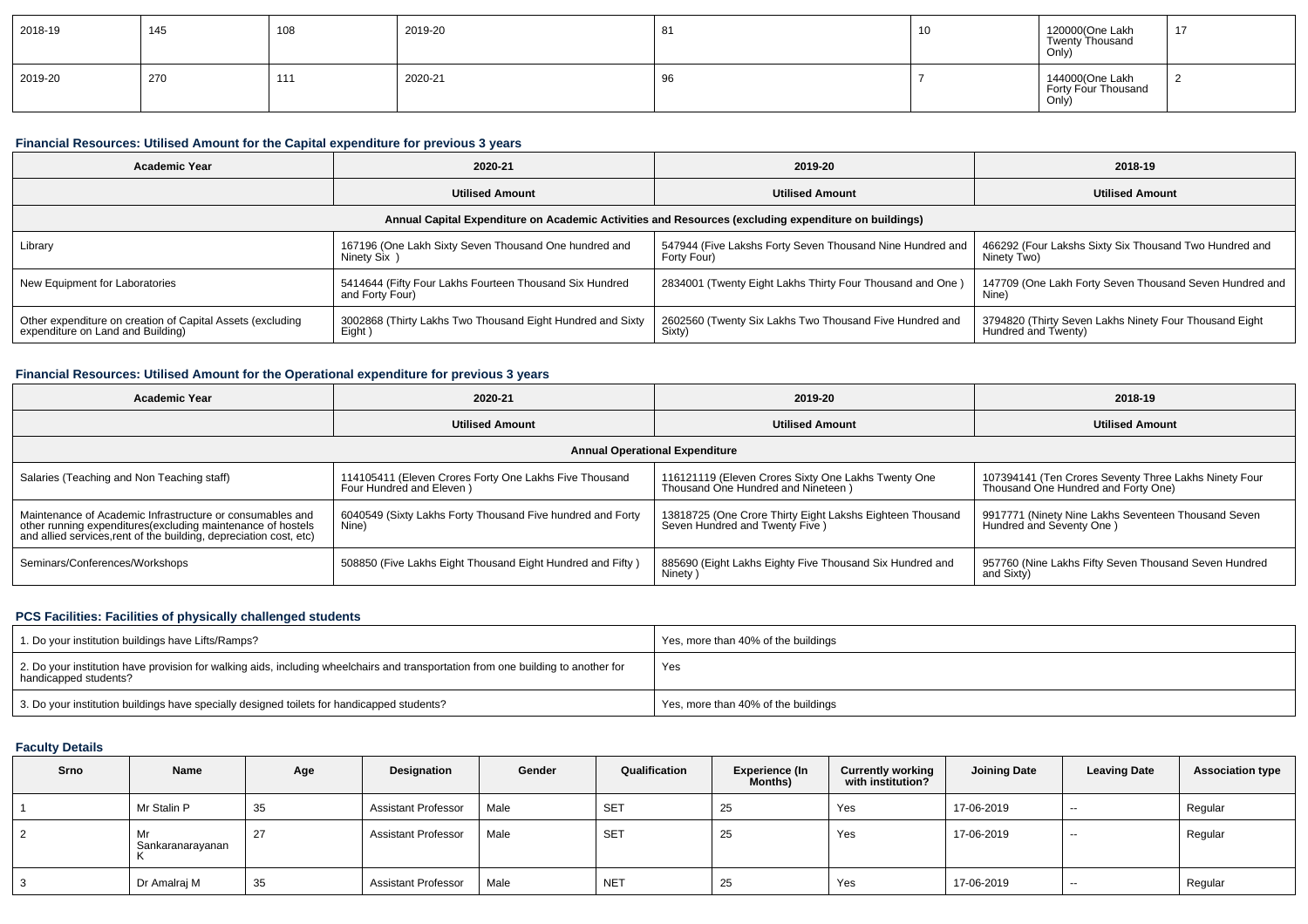| 4               | Dr Adaikalaraj G           | 33 | <b>Assistant Professor</b> | Male   | Ph.D        | 25  | Yes | 17-06-2019 | ⊶.                       | Regular |
|-----------------|----------------------------|----|----------------------------|--------|-------------|-----|-----|------------|--------------------------|---------|
| $5\phantom{.0}$ | Dr CSA Raj                 | 39 | <b>Assistant Professor</b> | Male   | Ph.D        | 37  | Yes | 18-06-2018 | Ξ.                       | Regular |
| 6               | Fr Jeyaseelan S            | 41 | <b>Assistant Professor</b> | Male   | <b>NET</b>  | 37  | Yes | 18-06-2018 | --                       | Regular |
| $\overline{7}$  | Dr Xavier<br>Adaikalaraj J | 57 | Associate Professor        | Male   | Ph.D        | 245 | Yes | 02-02-2001 | --                       | Regular |
| 8               | Mr Sebastian S             | 36 | <b>Assistant Professor</b> | Male   | M. Phil     | 133 | Yes | 18-06-2010 | -−                       | Regular |
| 9               | Dr Savitha Devi N          | 40 | <b>Assistant Professor</b> | Female | Ph.D        | 67  | Yes | 04-12-2015 | Ξ.                       | Regular |
| 10              | Dr Malar Kannan S          | 50 | <b>Assistant Professor</b> | Male   | <b>NET</b>  | 67  | Yes | 04-12-2015 | $\overline{\phantom{a}}$ | Regular |
| 11              | Ms Ramya K                 | 36 | <b>Assistant Professor</b> | Female | <b>SLET</b> | 97  | Yes | 20-06-2013 | $\sim$                   | Regular |
| 12              | Mr Arun Prasad S           | 40 | <b>Assistant Professor</b> | Male   | <b>NET</b>  | 138 | Yes | 07-01-2010 | ⊶.                       | Regular |
| 13              | Mr Justin Kennedy R        | 43 | <b>Assistant Professor</b> | Male   | M. Phil     | 157 | Yes | 16-06-2008 | $\overline{\phantom{a}}$ | Regular |
| 14              | Dr Basil Xavier S          | 51 | Associate Professor        | Male   | Ph.D        | 261 | Yes | 28-10-1999 | --                       | Regular |
| 15              | Dr Mary Lowrencia<br>C     | 55 | <b>Assistant Professor</b> | Female | Ph.D        | 67  | Yes | 04-12-2015 | -−                       | Regular |
| 16              | Dr Antony Singh<br>Dhas D  | 43 | <b>Assistant Professor</b> | Male   | Ph.D        | 165 | Yes | 22-10-2007 | --                       | Regular |
| 17              | Dr George Joseph M         | 56 | Associate Professor        | Male   | Ph.D        | 361 | Yes | 25-06-1991 | -−                       | Regular |
| 18              | Dr Gilbert Rani M          | 38 | <b>Assistant Professor</b> | Female | Ph.D        | 85  | Yes | 18-06-2014 | $\overline{\phantom{a}}$ | Regular |
| 19              | Dr Martin S                | 52 | <b>Assistant Professor</b> | Male   | Ph.D        | 85  | Yes | 18-06-2014 | ⊷.                       | Regular |
| 20              | Mr James A                 | 40 | <b>Assistant Professor</b> | Male   | <b>NET</b>  | 73  | Yes | 18-06-2015 | ⊶.                       | Regular |
| 21              | Dr Raja A                  | 37 | <b>Assistant Professor</b> | Male   | Ph.D        | 109 | Yes | 18-06-2012 | Ξ.                       | Regular |
| 22              | Ms Rajeswari S             | 53 | <b>Assistant Professor</b> | Female | M. Phil     | 181 | Yes | 14-06-2006 | -−                       | Regular |
| 23              | Dr Mege V S                | 50 | <b>Assistant Professor</b> | Female | Ph.D        | 85  | No  | 25-06-2014 | 29-04-2021               | Regular |
| 24              | Mr Albert Irudayaraj<br>J  | 34 | <b>Assistant Professor</b> | Male   | M. Phil     | 61  | Yes | 16-06-2016 | -−                       | Regular |
| 25              | Ms Semalatha T             | 36 | <b>Assistant Professor</b> | Female | M. Phil     | 109 | Yes | 18-06-2012 | Ξ.                       | Regular |
| 26              | Ms Revathy P               | 36 | Assistant Professor        | Female | <b>NET</b>  | 109 | Yes | 20-06-2012 | $\overline{\phantom{a}}$ | Regular |
| 27              | Dr Gurusamy G              | 38 | <b>Assistant Professor</b> | Male   | Ph.D        | 67  | Yes | 04-12-2015 | ⊶.                       | Regular |
| 28              | Dr Nallathambi P           | 36 | <b>Assistant Professor</b> | Male   | Ph.D        | 61  | Yes | 16-06-2016 | $\overline{\phantom{a}}$ | Regular |
| 29              | Mr Micheal Venish V        | 36 | <b>Assistant Professor</b> | Male   | <b>NET</b>  | 73  | Yes | 18-06-2015 | $\overline{\phantom{a}}$ | Regular |
| 30              | Dr Elphinston<br>Kishore   | 47 | <b>Assistant Professor</b> | Male   | Ph.D        | 61  | Yes | 16-06-2016 | --                       | Regular |
| 31              | Dr Sajan Joseph M          | 41 | <b>Assistant Professor</b> | Male   | Ph.D        | 169 | Yes | 13-06-2007 | ш.                       | Regular |
| 32              | Dr Joseph Wilson K<br>S    | 56 | Associate Professor        | Male   | Ph.D        | 357 | Yes | 21-10-1991 | $\overline{\phantom{a}}$ | Regular |
| 33              | Ms Buvaneswari V           | 39 | <b>Assistant Professor</b> | Female | <b>SLET</b> | 61  | Yes | 16-06-2016 | Щ,                       | Regular |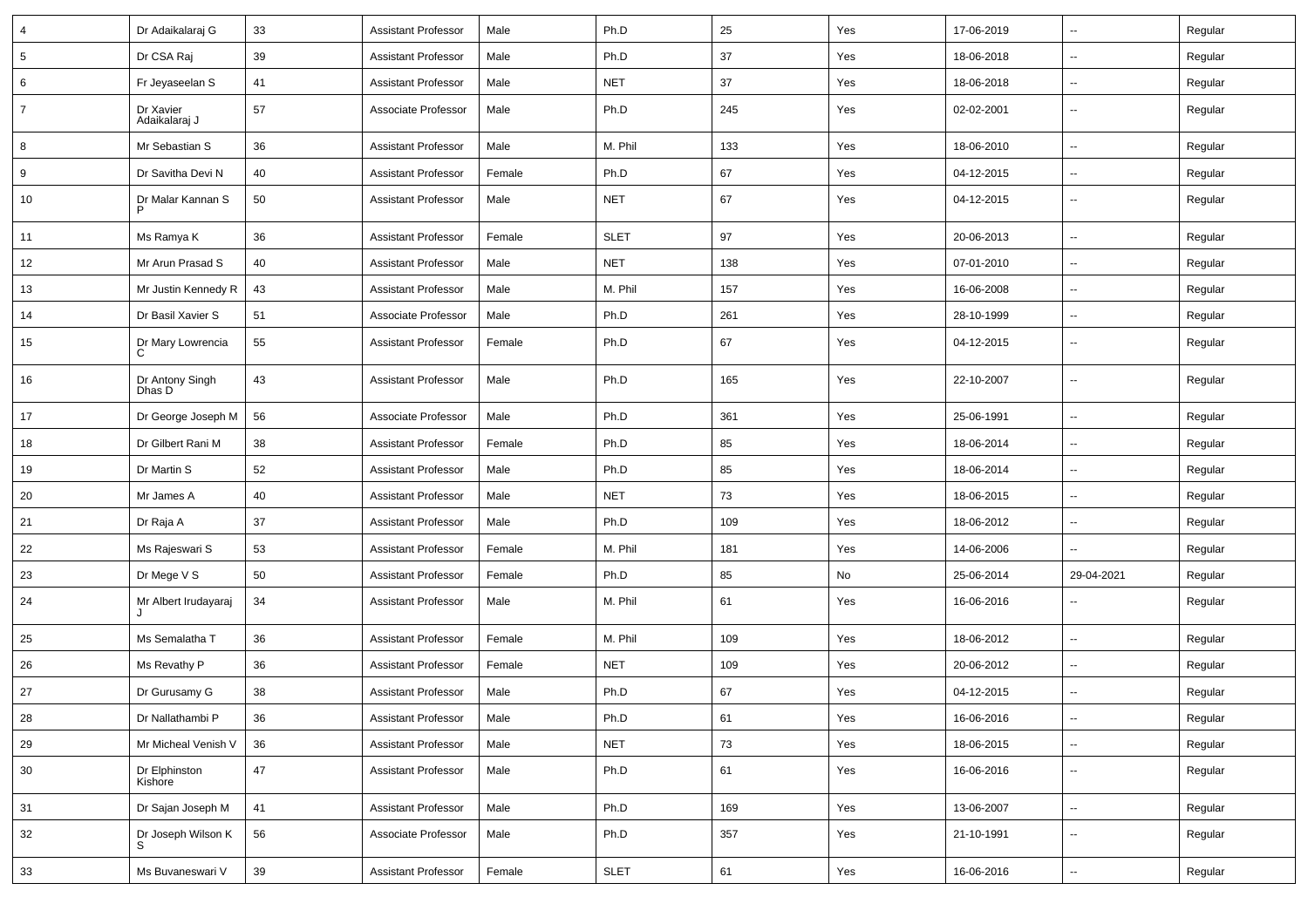| 34 | Dr Arul Prasad S            | 50     | Associate Professor        | Male   | Ph.D        | 256 | Yes | 23-03-2000 | −−                       | Regular |
|----|-----------------------------|--------|----------------------------|--------|-------------|-----|-----|------------|--------------------------|---------|
| 35 | Ms Pandeeswari M            | 39     | <b>Assistant Professor</b> | Female | <b>NET</b>  | 67  | Yes | 04-12-2015 | Ξ.                       | Regular |
| 36 | Mr Karunanidhi M            | 41     | <b>Assistant Professor</b> | Male   | <b>NET</b>  | 85  | Yes | 18-06-2014 | $\overline{\phantom{a}}$ | Regular |
| 37 | Mr Nallakurumban M          | 33     | <b>Assistant Professor</b> | Male   | <b>NET</b>  | 85  | Yes | 18-06-2014 | --                       | Regular |
| 38 | Ms Virgin Arockia<br>Mary   | 37     | <b>Assistant Professor</b> | Female | M. Phil     | 143 | Yes | 12-08-2009 | Ξ.                       | Regular |
| 39 | Dr<br>Veeraparameswari<br>N | 37     | <b>Assistant Professor</b> | Female | Ph.D        | 109 | Yes | 18-06-2012 | Ξ.                       | Regular |
| 40 | Ms Juliet Shanthi I         | 46     | <b>Assistant Professor</b> | Female | M. Phil     | 181 | Yes | 14-06-2006 | -−                       | Regular |
| 41 | Dr Anbarasu M               | 51     | <b>Assistant Professor</b> | Male   | Ph.D        | 167 | Yes | 18-09-2007 | Ξ.                       | Regular |
| 42 | Dr Martin J                 | 45     | <b>Assistant Professor</b> | Male   | Ph.D        | 67  | Yes | 04-12-2015 | $\overline{\phantom{a}}$ | Regular |
| 43 | Dr Nirmal Rajkumar          | 39     | <b>Assistant Professor</b> | Male   | Ph.D        | 67  | Yes | 04-12-2015 | ⊷.                       | Regular |
| 44 | Dr Irudayaraj A             | 46     | <b>Assistant Professor</b> | Male   | Ph.D        | 67  | Yes | 04-12-2015 | $\overline{\phantom{a}}$ | Regular |
| 45 | Dr Ramkumar G               | 39     | <b>Assistant Professor</b> | Male   | Ph.D        | 85  | Yes | 18-06-2014 | $\overline{\phantom{a}}$ | Regular |
| 46 | Mr Anthony Raj P            | 37     | <b>Assistant Professor</b> | Male   | <b>NET</b>  | 73  | Yes | 18-06-2015 | --                       | Regular |
| 47 | Dr Vanitha J                | 40     | Other                      | Female | Ph.D        | 73  | Yes | 18-06-2015 | -−                       | Regular |
| 48 | Dr Muthukumar A             | 41     | <b>Assistant Professor</b> | Male   | Ph.D        | 133 | Yes | 15-06-2010 | Щ,                       | Regular |
| 49 | Mr Manoj<br>Prabakaran T    | 33     | <b>Assistant Professor</b> | Male   | M. Phil     | 104 | Yes | 19-11-2012 | ⊷.                       | Regular |
| 50 | Mr Keba Immanuel            | 35     | <b>Assistant Professor</b> | Male   | M. Phil     | 97  | Yes | 24-06-2013 | Ξ.                       | Regular |
| 51 | Dr Jesurajan S              | 57     | Associate Professor        | Male   | Ph.D        | 261 | Yes | 28-10-1999 | ⊷.                       | Regular |
| 52 | Dr Michael Raj A            | 47     | <b>Assistant Professor</b> | Male   | Ph.D        | 67  | Yes | 04-12-2015 | $\overline{\phantom{a}}$ | Regular |
| 53 | Dr Valanarasu S             | 39     | <b>Assistant Professor</b> | Male   | Ph.D        | 67  | Yes | 04-12-2015 | --                       | Regular |
| 54 | Dr Rayappan S               | 45     | <b>Assistant Professor</b> | Male   | Ph.D        | 165 | Yes | 22-10-2007 | ⊷.                       | Regular |
| 55 | Ms Abirami S                | 37     | <b>Assistant Professor</b> | Female | <b>NET</b>  | 67  | Yes | 04-12-2015 | $\sim$                   | Regular |
| 56 | Dr Arockiaraj L             | 58     | Associate Professor        | Male   | Ph.D        | 430 | Yes | 23-09-1985 | ⊶.                       | Regular |
| 57 | Ms Arockia Juliet P         | 40     | <b>Assistant Professor</b> | Female | M. Phil     | 121 | Yes | 15-06-2011 | $\overline{\phantom{a}}$ | Regular |
| 58 | Mr Kadher Farook R          | 39     | <b>Assistant Professor</b> | Male   | M. Phil     | 164 | Yes | 22-11-2007 | $\overline{\phantom{a}}$ | Regular |
| 59 | Dr Kala T                   | 47     | <b>Assistant Professor</b> | Female | Ph.D        | 85  | Yes | 18-06-2014 | $\overline{\phantom{a}}$ | Regular |
| 60 | Ms Henri Rita Mary<br>S.    | $41$   | <b>Assistant Professor</b> | Female | <b>SLET</b> | 67  | Yes | 04-12-2015 | --                       | Regular |
| 61 | Dr Arulappan M              | 44     | <b>Assistant Professor</b> | Male   | Ph.D        | 73  | Yes | 18-06-2015 | ш.                       | Regular |
| 62 | Dr Nivetha Martin           | 33     | <b>Assistant Professor</b> | Female | Ph.D        | 61  | Yes | 16-06-2016 | Щ,                       | Regular |
| 63 | Dr Antony M                 | $38\,$ | <b>Assistant Professor</b> | Male   | Ph.D        | 61  | Yes | 16-06-2016 | $\overline{\phantom{a}}$ | Regular |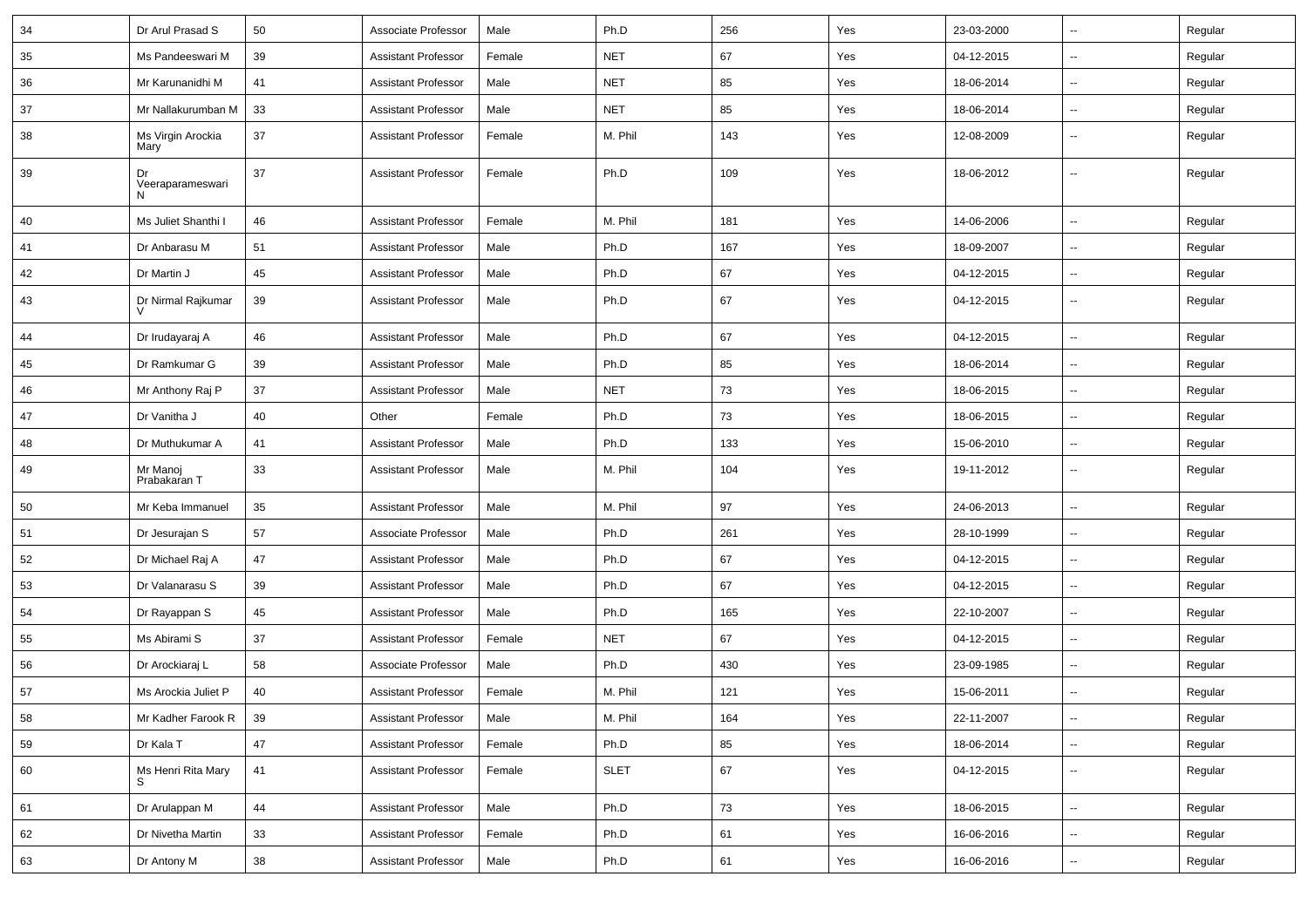| 64 | Dr Thomas William                  | 57 | Associate Professor        | Male   | Ph.D        | 293 | Yes | 03-02-1997 | --                       | Regular |
|----|------------------------------------|----|----------------------------|--------|-------------|-----|-----|------------|--------------------------|---------|
| 65 | Dr Ambudoss Arvind                 | 57 | Associate Professor        | Male   | Ph.D        | 358 | Yes | 16-09-1991 | ⊷.                       | Regular |
| 66 | Dr Duraisingam A                   | 56 | Other                      | Male   | Ph.D        | 175 | Yes | 01-12-2006 | --                       | Regular |
| 67 | Dr Kalidoss B                      | 51 | <b>Assistant Professor</b> | Male   | Ph.D        | 102 | Yes | 01-07-2013 | --                       | Regular |
| 68 | Mr Stephen Jeyaraj                 | 45 | <b>Assistant Professor</b> | Male   | SLET        | 169 | Yes | 18-06-2007 | --                       | Regular |
| 69 | Ms Jerlin Rupa S                   | 40 | <b>Assistant Professor</b> | Female | <b>NET</b>  | 178 | Yes | 29-09-2006 | $\overline{\phantom{a}}$ | Regular |
| 70 | Dr Jeyaraj l                       | 55 | Associate Professor        | Male   | Ph.D        | 258 | Yes | 12-01-2000 | --                       | Regular |
| 71 | Mr Robert Dhiliban J               | 40 | <b>Assistant Professor</b> | Male   | M. Phil     | 165 | Yes | 22-10-2007 | $\overline{\phantom{a}}$ | Regular |
| 72 | Mr Deva Prince S A                 | 37 | <b>Assistant Professor</b> | Male   | <b>NET</b>  | 67  | Yes | 04-12-2015 | $\overline{\phantom{a}}$ | Regular |
| 73 | Mr Arockia Maria<br>Michael Raja A | 41 | <b>Assistant Professor</b> | Male   | <b>NET</b>  | 75  | Yes | 04-12-2015 | --                       | Regular |
| 74 | Dr Jegan Karuppiah                 | 39 | <b>Assistant Professor</b> | Male   | <b>NET</b>  | 61  | Yes | 16-06-2016 | --                       | Regular |
| 75 | Dr Veerasamy P                     | 43 | <b>Assistant Professor</b> | Male   | M. Phil     | 193 | Yes | 20-06-2005 | --                       | Regular |
| 76 | Mr Chandrasekar<br>Pandian S       | 33 | <b>Assistant Professor</b> | Male   | <b>SLET</b> | 72  | Yes | 13-07-2015 | --                       | Regular |
| 77 | Mr Ramachandran P                  | 36 | <b>Assistant Professor</b> | Male   | <b>NET</b>  | 127 | Yes | 03-12-2010 | --                       | Regular |
| 78 | Dr Ganesh S                        | 44 | <b>Assistant Professor</b> | Male   | Ph.D        | 73  | Yes | 18-06-2015 | --                       | Regular |
| 79 | Ms Pradeepa I                      | 35 | <b>Assistant Professor</b> | Female | M. Phil     | 165 | Yes | 22-11-2007 | $\overline{\phantom{a}}$ | Regular |
| 80 | Dr Shanmugaraju A                  | 51 | <b>Assistant Professor</b> | Male   | Ph.D        | 165 | Yes | 22-10-2007 | $\overline{\phantom{a}}$ | Regular |
| 81 | Dr Sebastian<br>Mahimai Raj A      | 47 | <b>Assistant Professor</b> | Male   | Ph.D        | 67  | Yes | 04-12-2015 | --                       | Regular |
| 82 | Dr Mabel Joshaline                 | 51 | <b>Assistant Professor</b> | Female | Ph.D        | 61  | Yes | 16-06-2016 | --                       | Regular |
| 83 | Ms Jegadeeswari S                  | 39 | <b>Assistant Professor</b> | Female | M. Phil     | 192 | Yes | 22-07-2005 | -−                       | Regular |
| 84 | Ms Sahaya<br>Josephine Mary A      | 52 | <b>Assistant Professor</b> | Female | M. Phil     | 165 | Yes | 22-10-2007 | --                       | Regular |
| 85 | Dr Jenifa D                        | 40 | <b>Assistant Professor</b> | Female | Ph.D        | 62  | Yes | 16-06-2016 | --                       | Regular |
| 86 | Dr Arockia Sarvia S                | 34 | <b>Assistant Professor</b> | Female | <b>NET</b>  | 49  | Yes | 16-06-2017 | --                       | Regular |
| 87 | Dr Sophia J                        | 34 | <b>Assistant Professor</b> | Female | Ph.D        | 49  | Yes | 16-06-2017 | $\overline{\phantom{a}}$ | Regular |
| 88 | Dr Easuraja M                      | 37 | <b>Assistant Professor</b> | Male   | Ph.D        | 49  | Yes | 16-06-2017 | $\sim$                   | Regular |
| 89 | Dr Jansi Rani K                    | 32 | <b>Assistant Professor</b> | Female | Ph.D        | 49  | Yes | 16-06-2017 | $\overline{\phantom{a}}$ | Regular |
| 90 | Dr John Jeevagan A                 | 37 | <b>Assistant Professor</b> | Male   | Ph.D        | 49  | Yes | 16-06-2017 | $\overline{\phantom{a}}$ | Regular |
| 91 | Dr Manimegala S                    | 38 | <b>Assistant Professor</b> | Female | Ph.D        | 49  | Yes | 16-06-2017 | $\overline{\phantom{a}}$ | Regular |
| 92 | Dr Arul Selvi A                    | 46 | <b>Assistant Professor</b> | Female | Ph.D        | 49  | Yes | 16-06-2017 | Щ,                       | Regular |
| 93 | Mr Loyola Samidoss                 | 37 | <b>Assistant Professor</b> | Male   | <b>NET</b>  | 49  | Yes | 16-06-2017 | н,                       | Regular |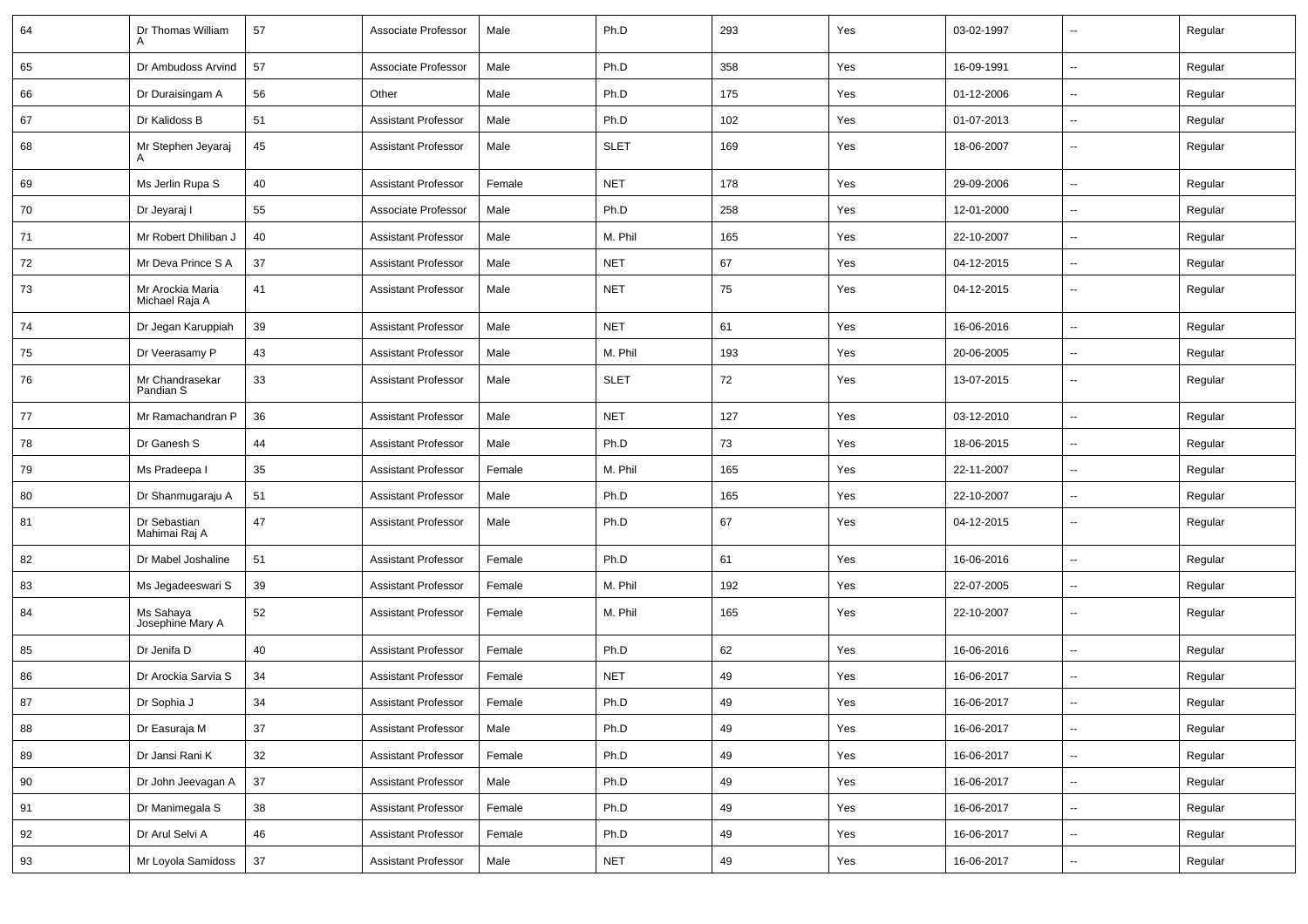| 94  | Ms Glory Gursheth          | 27 | <b>Assistant Professor</b> | Female | M. Phil    | 49  | Yes | 16-06-2017 | --                       | Regular |
|-----|----------------------------|----|----------------------------|--------|------------|-----|-----|------------|--------------------------|---------|
| 95  | Mr Johnson Stephen         | 30 | <b>Assistant Professor</b> | Male   | M. Phil    | 49  | Yes | 16-06-2017 | $\overline{\phantom{a}}$ | Regular |
| 96  | Mr Muthu Perumal V         | 38 | <b>Assistant Professor</b> | Male   | <b>MBA</b> | 49  | Yes | 16-06-2017 | $\overline{\phantom{a}}$ | Regular |
| 97  | Dr Anto Nelson A           | 49 | <b>Assistant Professor</b> | Male   | Ph.D       | 35  | Yes | 01-08-2018 | --                       | Regular |
| 98  | Dr Lourdu Xavier C         | 46 | <b>Assistant Professor</b> | Male   | Ph.D       | 35  | Yes | 01-08-2018 |                          | Regular |
| 99  | Ms Muthulakshmi A          | 38 | <b>Assistant Professor</b> | Female | <b>SET</b> | 37  | Yes | 18-06-2018 | --                       | Regular |
| 100 | Dr Paramasivan M           | 36 | <b>Assistant Professor</b> | Male   | Ph.D       | 37  | Yes | 18-06-2018 | Ξ.                       | Regular |
| 101 | Dr Arockiam S              | 41 | <b>Assistant Professor</b> | Male   | Ph.D       | 37  | Yes | 18-06-2018 | $\sim$                   | Regular |
| 102 | Ms Mangayarkarasi          | 41 | <b>Assistant Professor</b> | Female | SET        | 37  | Yes | 18-06-2018 | $\overline{\phantom{a}}$ | Regular |
| 103 | Dr Pavithra Krishna<br>K U | 34 | <b>Assistant Professor</b> | Female | Ph.D       | 37  | Yes | 18-06-2018 | $\overline{\phantom{a}}$ | Regular |
| 104 | Dr Xavier P                | 32 | <b>Assistant Professor</b> | Male   | <b>SET</b> | 36  | Yes | 02-07-2018 | $\overline{\phantom{a}}$ | Regular |
| 105 | Mr Vijay S                 | 31 | <b>Assistant Professor</b> | Male   | <b>SET</b> | 35  | Yes | 20-08-2018 | --                       | Regular |
| 106 | Dr Nirmala A               | 44 | <b>Assistant Professor</b> | Female | <b>NET</b> | 25  | Yes | 17-06-2019 | $\sim$                   | Regular |
| 107 | Dr Arockia Mary            | 42 | <b>Assistant Professor</b> | Female | Ph.D       | 25  | Yes | 17-06-2019 | $\overline{\phantom{a}}$ | Regular |
| 108 | Ms Rani V                  | 42 | <b>Assistant Professor</b> | Female | <b>SET</b> | 25  | Yes | 17-06-2019 | --                       | Regular |
| 109 | Dr Gnanasekaran R          | 34 | <b>Assistant Professor</b> | Male   | Ph.D       | 25  | Yes | 17-06-2019 | $\overline{\phantom{a}}$ | Regular |
| 110 | Dr Muthuveera P            | 31 | <b>Assistant Professor</b> | Male   | Ph.D       | 23  | Yes | 30-08-2019 | $\sim$                   | Regular |
| 111 | Ms Kalaiselvi A            | 36 | <b>Assistant Professor</b> | Female | SET        | 22  | Yes | 05-09-2019 | $\overline{\phantom{a}}$ | Regular |
| 112 | Ms Arivumathi V S          | 24 | <b>Assistant Professor</b> | Female | M.Sc.      | 22  | Yes | 04-09-2019 |                          | Regular |
| 113 | Mr Muthuraja C             | 36 | <b>Assistant Professor</b> | Male   | M. Phil    | 22  | Yes | 09-09-2019 | $\overline{\phantom{a}}$ | Regular |
| 114 | Mr Johnson<br>Amirtharaj A | 41 | <b>Assistant Professor</b> | Male   | M. Phil    | 109 | Yes | 18-06-2012 | --                       | Regular |
| 115 | Ms Yoga Rani R             | 35 | <b>Assistant Professor</b> | Female | M. Phil    | 113 | Yes | 06-02-2012 | Ξ.                       | Regular |
| 116 | Mr Thomas R                | 38 | <b>Assistant Professor</b> | Male   | M. Phil    | 109 | Yes | 18-06-2012 | $\sim$                   | Regular |
| 117 | Ms Jenitha<br>Sironmani    | 33 | <b>Assistant Professor</b> | Female | M. Phil    | 97  | Yes | 20-06-2013 | Ξ.                       | Regular |
| 118 | Mr Kaleeswaran K           | 32 | <b>Assistant Professor</b> | Male   | M. Phil    | 85  | Yes | 18-06-2014 | $\sim$                   | Regular |
| 119 | Mr Vijayakumar A           | 35 | Assistant Professor        | Male   | M. Phil    | 116 | Yes | 11-07-2011 | $\sim$                   | Regular |
| 120 | Mr Viswanathan R           | 38 | Assistant Professor        | Male   | <b>MCA</b> | 132 | Yes | 01-07-2010 | $\sim$                   | Regular |
| 121 | Mr Vinoth Kumar R<br>A     | 35 | <b>Assistant Professor</b> | Male   | M. Phil    | 49  | Yes | 16-06-2017 | $\overline{\phantom{a}}$ | Regular |
| 122 | Mr Vinoth Kumar J          | 30 | <b>Assistant Professor</b> | Male   | MP.Ed.     | 17  | Yes | 01-09-2020 | $\overline{\phantom{a}}$ | Regular |
| 123 | Ms I Reena Roshne          | 24 | <b>Assistant Professor</b> | Female | <b>NET</b> | 36  | Yes | 09-01-2020 | $\overline{\phantom{a}}$ | Regular |